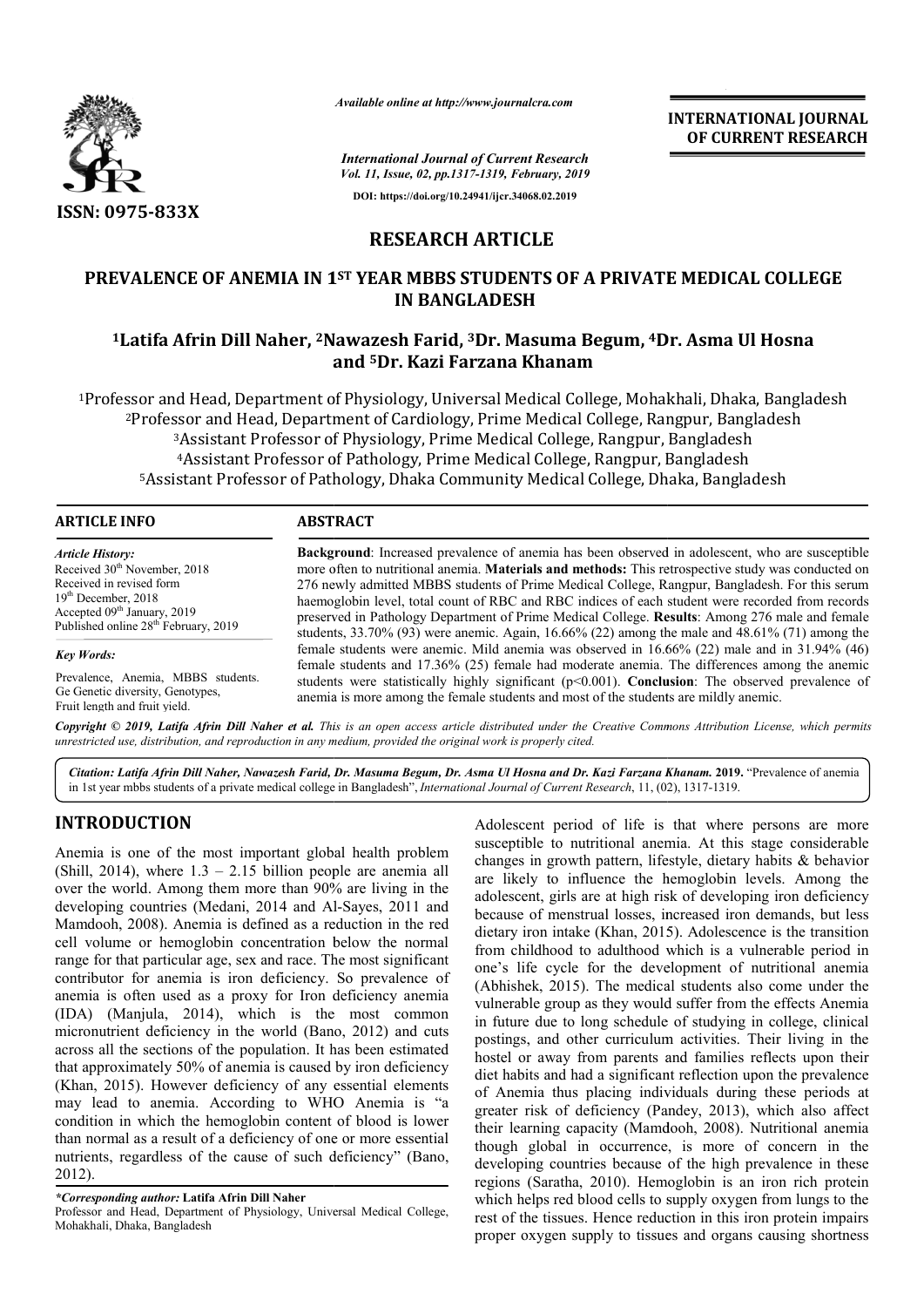of breath, dizziness or headaches and fatigue (Subramaniyan, 2016). It has been observed that prevalence of Anemia is more in female than male student (Shill, 2014; Bano, 2012 and Pandey, 2013). The greater prevalence of Anemia in female compared to male may be due to deficiency of iron (Bano, 2012). In our country researches have been carried out on children and pregnant women regarding prevalence of iron deficiency anemia as well as iron deficiency in male and female young adult. To the best of our knowledge few researches has been done on medical students regarding prevalence of anemia in our country. Moreover, if they have some nutritional deficiency from adolescent period, that may in the long run affect in their studies. Therefore, we have selected first year medical students to find out the prevalence of anemia and to observe the degree of anemia among them.

#### **MATERIALS AND METHODS**

The present retrospective study was conducted on 276 newly admitted MBBS students of three batches of Prime Medical College and Hospital, Rangpur, Bangladesh. For this student's age, serum hemoglobin level, total count of RBC and RBC indices of each student were recorded from records preserved in Pathology Department of Prime Medical College in the year from January 2014 to January 2016. The study protocol was approved by the ethical committee of Prime Medical College, Rangpur. The hemoglobin estimation was performed by Sahli's hemoglobinometer and results interpreted as per the WHO criteria. Anemia is considered if the hemoglobin is below the cut-off points as recommended by WHO (Mamdooh, 2008 and Manjula, 2014). Packed Cell Volume (PCV), Mean Corpuscular Volume (MCV), Mean Corpuscular hemoglobin (MCH), Mean Corpuscular hemoglobin Concentration (MCHC) were also recorded to rule out non nutritional causes of Anemia. Data were analyzed by SPSS version 17.0 for Windows. p value < 0.05 was considered as significant. Chi-square test &'t' test were done for comparison.

#### **RESULTS**

This study was carried out on 276 MBBS students, in which 132 were male and 144 were female. The mean  $(\pm SD)$  age of male and female students were  $18.42 \pm 0.72$  &  $18.31 \pm 0.67$ years respectively. Again, the mean (±SD) hemoglobin level in male and female students were  $14.26 \pm 1.24$  and  $11.98 \pm 1.08$ gm/dl respectively (Table 1). In the present study among 132 male students 16.66% (22) were anemia and among 144 female students 48.61% (71) were anemia. In total 33.70% (93) students were anemic and 66.30 % (183) were non anemia. The association between normal hemoglobin level and anemic status was statistically significant  $(p<0.05)$  on applying chi-square test of significance (Table 2). In our study, all anemia students were distributed according to grade of Anemia. Among them 24.64% (68) had mild grade of anemia, 9.06% (25) had moderate grade of Anemia. 16.66% (22) male students had mild Anemia but no male students were moderately or severely anemia. Whereas, among the female students 31.94% (46) had mild Anemia and 17.36% (25) had moderate Anemia. No female student had severe Anemia. The differences among the anemia students were statistically highly significant ( $p<0.001$ ) by applying chi-sqaure tests (Table 3). The mean heamoglobin level, RBC total count, PCV, MCV, MCH were significantly  $(p<0.001)$  low in anemia subjects compared to non anemia subjects. The mean MCHC value in

anemia subjects was less than non anemia subjects but the difference was not statistically significant (p>0.05) (Table 4).

**Table 1. Distribution of subjects according to mean (**±**SD) age and Haemoglobin level (n=276)**

| Parameters                   | Male             | Female           |
|------------------------------|------------------|------------------|
| Age (yrs)                    | $18.42\pm0.72$   | $18.31 \pm 0.67$ |
| Concentration of Hb( gm/dl)  | $14.26 \pm 1.24$ | $11.98 \pm 1.08$ |
| n= total number of subjects. |                  |                  |

**Table 2. Sex wise distribution of anemia among subjects (n= 276)**

| Status of<br>Anemia  | Male<br>$\%$ | Female<br>$\frac{1}{2}$ | Total<br>(%) | Chi-square | p<br>value |
|----------------------|--------------|-------------------------|--------------|------------|------------|
| Normal<br>hemoglobin | 110(83.33)   | 73(51.38)               | 183(66.30)   | 32.8384    | < 0.05     |
| Anemic               | 22(16.66)    | 71(48.61)               | 93(33.70)    |            |            |
| Total                | 132(100)     | 144(100)                | 276(100)     |            |            |

n= number of subjects

**Table 3. Distribution of study subjects according to grades of Anemia**

| Grades of<br>Anemia  | Males<br>$(n=132)$ | Females<br>$(n = 144)$ | Total<br>$(n=276)$ | Chi-<br>square | p value |
|----------------------|--------------------|------------------------|--------------------|----------------|---------|
| Normal<br>hemoglobin | 110(83.34)         | 73(50.89)              | 183(66.30)         |                |         |
| Mild                 | 22(16.66)          | 46(31.94)              | 68(24.64)          | 40.5063        | < 0.001 |
| Moderate             | 0                  | 25(17.36)              | 25(9.06)           |                |         |
| Severe               | 0                  | 0                      | $\theta$           |                |         |
| Total                | 100(100)           | 100(100)               | 100(100)           |                |         |

Figures in parentheses indicate percentage. n= number of subjects.

**Table 4 Comparison of Mean (±SD) hemoglobin and other hematological parameters among anemic and non anemic subjects (N=276)**

| Variables   | Anemic<br>(Mean $\pm SD$ )<br>$n = 93$ | Non anemic<br>(Mean $\pm SD$ )<br>$n=183$ | P value                  |
|-------------|----------------------------------------|-------------------------------------------|--------------------------|
| Age         | $18.29 \pm 0.76$                       | $18.40\pm0.66$                            | $.180^{N_{\rm s}}$       |
| Hemoglobin  | $11.41 \pm 0.83$                       | $13.91 \pm 1.22$                          | ***<br>.000'             |
| RBC count   | $4.53 \pm 0.62$                        | $5.11 \pm 0.56$                           | $.000***$                |
| <b>PCV</b>  | $36.03 \pm 3.28$                       | 43.70±4.97                                | .000 <sup>°</sup>        |
| <b>MCV</b>  | $79.84 \pm 8.63$                       | $85.05 \pm 5.67$                          | ***<br>.000              |
| <b>MCH</b>  | $25.70 \pm 3.23$                       | $27.40 \pm 2.13$                          | ***<br>.000 <sup>°</sup> |
| <b>MCHC</b> | $31.94 \pm 0.99$                       | $32.15 \pm 1.00$                          | .094 <sup>NS</sup>       |

N= total number of subjects; n= number of subjects in each group;

Unpaired student 't' test was done;

NS= Not significant; \*\*\*= highly significant; (p <0.001)

The normal values for  $MCV = 87 \pm 7$  fl.

 $MCH = 29 \pm 2$  picograms (pg) per cell.

MCHC =  $34 \pm 2$  g/dl<sup>12</sup>.

#### **DISCUSSION**

In the present study the prevalence of Anemia in newly admitted 1<sup>st</sup> year MBBS students among three batches was 33.70%. This may be related to the adolescent age, as at this stage considerable changes in growth pattern, lifestyle, dietary habits & behavior are likely to influence the hemoglobin levels (Khan, 2015). Again, prevalence of Anemia was 48.61% in female student and 16.66% in male student. Similar findings were observed by some researchers (Bano, 2012 and Pandey, 2013). Another study revealed Anemia in 63.3% female and in 36.7% male, which is higher than our study but in their study prevalence in female was more than male which is similar to our study (Shill, 2014). The greater prevalence of Anemia in female may be due to the fact that the adolescent girls are at high risk of developing iron deficiency because of increased iron demands during puberty and menstrual losses (Bano, 2012 and Khan, 2015). In our study according to grade of Anemia we have observed mild Anemia in 24.64% (68) students of both sexes. In respect to sex, among all male students we have